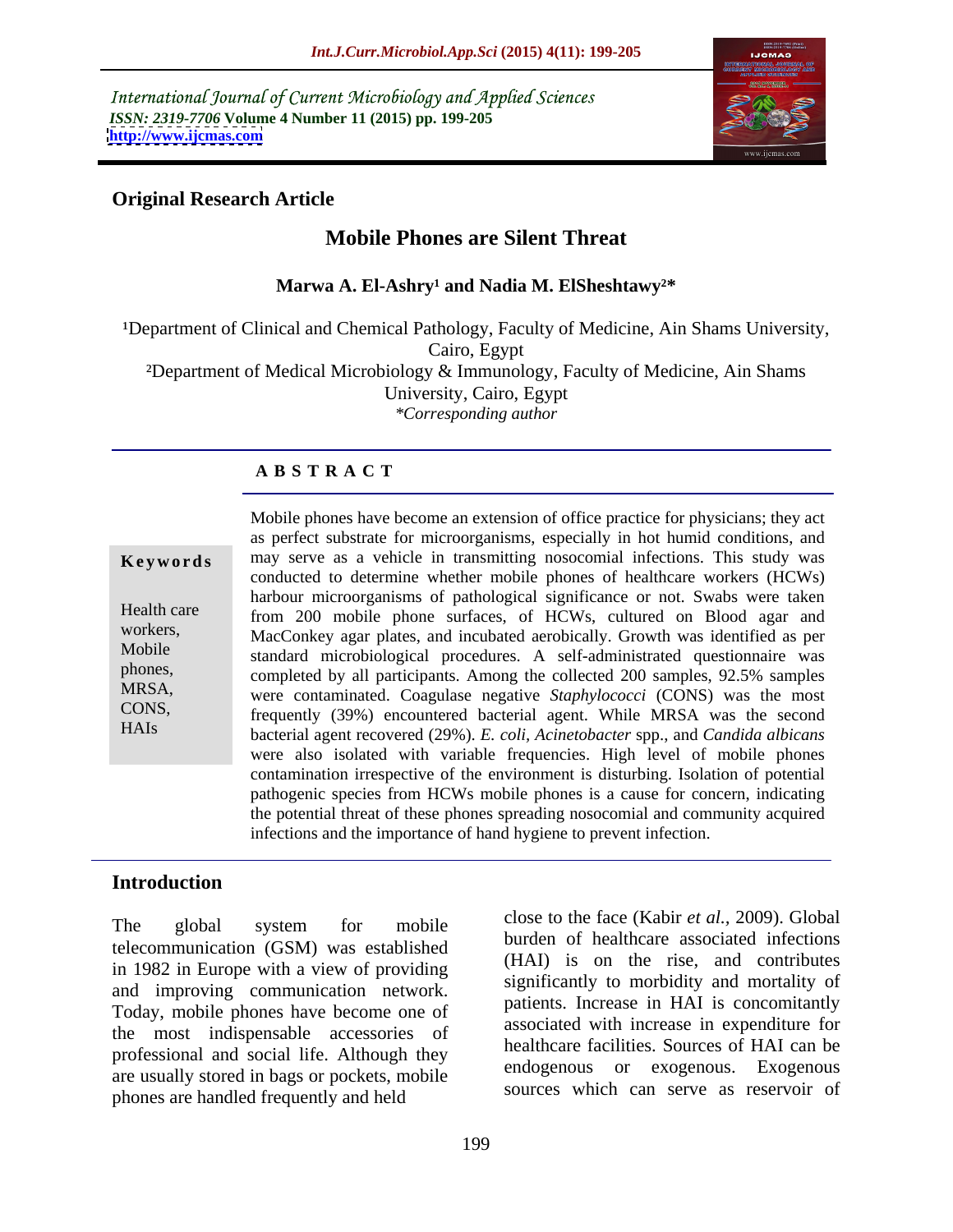infection are patients, Health care workers **Data collection** (HCW s) inanimate objects like computer wrist watches, mobile phones, and other participants: A self-administrated

to other stationary objects (fomites) in that they facilitate inter wards (and possibly inter facility) transmission and are very difficult **Sample collection** to rid of pathogens (Famurewa and David,<br>2009). Sterile swabs moistened with sterile

There are few reports on the role of mobile phones in the spread of nosocomial

University Hospital over a period of 3<br>months from October 2014 to December

The study was conducted over a sample size of 200 mobile phones of health care workers (HCW) which formed the study group (100 Results and Discussion mobile phones from doctors "Group A", 80 mobiles from nurses "Group B" and 20 from microbiology laboratory technicians "Group their response to the questionnaire about C"). Included those doctors and nurses who using their mobile phones: among total 200 had direct contact with patients and an HCWs included in this study; 65% informed consent was taken from the (130/200) were females while 35% (70/200) participants.

### **Data collection**

keyboards, faucet handles, stethoscopes, Socio-demographic characteristics of the items present in the immediate vicinity of questionnaire was employed to collect the patient (Bures *et al.,* 2000). information about the socio-demographic Cell phones are more problematic compared use of mobile phones and habit of cleaning participants: A self-administrated characteristics (age, gender and profession), of mobile phones.

### **Sample collection**

infections (Karabay *et al.,* 2007; Borer *et al.,* piece. Sampled swabs were streaked over 2005) and even fewer in a tropical setting Blood agar supplemented with 5% sheep (Jayalakshmi *et al.,* 2008). RBCs and MacConkey agar plates. Plates This study was under taken to determine 48 h.Gram-positive and Gram-negative whether the mobile phones of HCWs are bacteria were identified as per standard contaminated, since they are used in an microbiological procedures depending on environment that harbours nosocomial Gram stain, colony morphology, haemolytic agents. reaction and biochemical reactions [catalase, **Materials and Methods production** [1]. Gram-negative bacilli were **Place of study example 10 morphology**, lactose fermentation, and The study was conducted at Ain Shams indole production, sugar fermentation and months from October 2014 to December utilization, and oxidase test. Methicillin 2014. Resistant *S. aureus* (MRSA) was confirmed **Sample size** The state of the state of the state interpreted according to CLSI guidelines, Sterile swabs moistened with sterile demineralised water were rotated over the surfaces of the mobile phone by rotating the swabs on the keys, mouthpiece, and ear were incubated aerobically at 37°C for 24 coagulase (slide and tube) DNAse identified by Gram staining, colony motility, and further biochemical tests like H2S production, urease production, citrate by cefoxitin disc screening and results were 2013 and then sub cultured on Oxacillin Resistant Screening Agar Base (ORSAB).

### **Results and Discussion**

Characteristics of the study participants and HCWs included in this study; 65% (130/200) were females while 35% (70/200)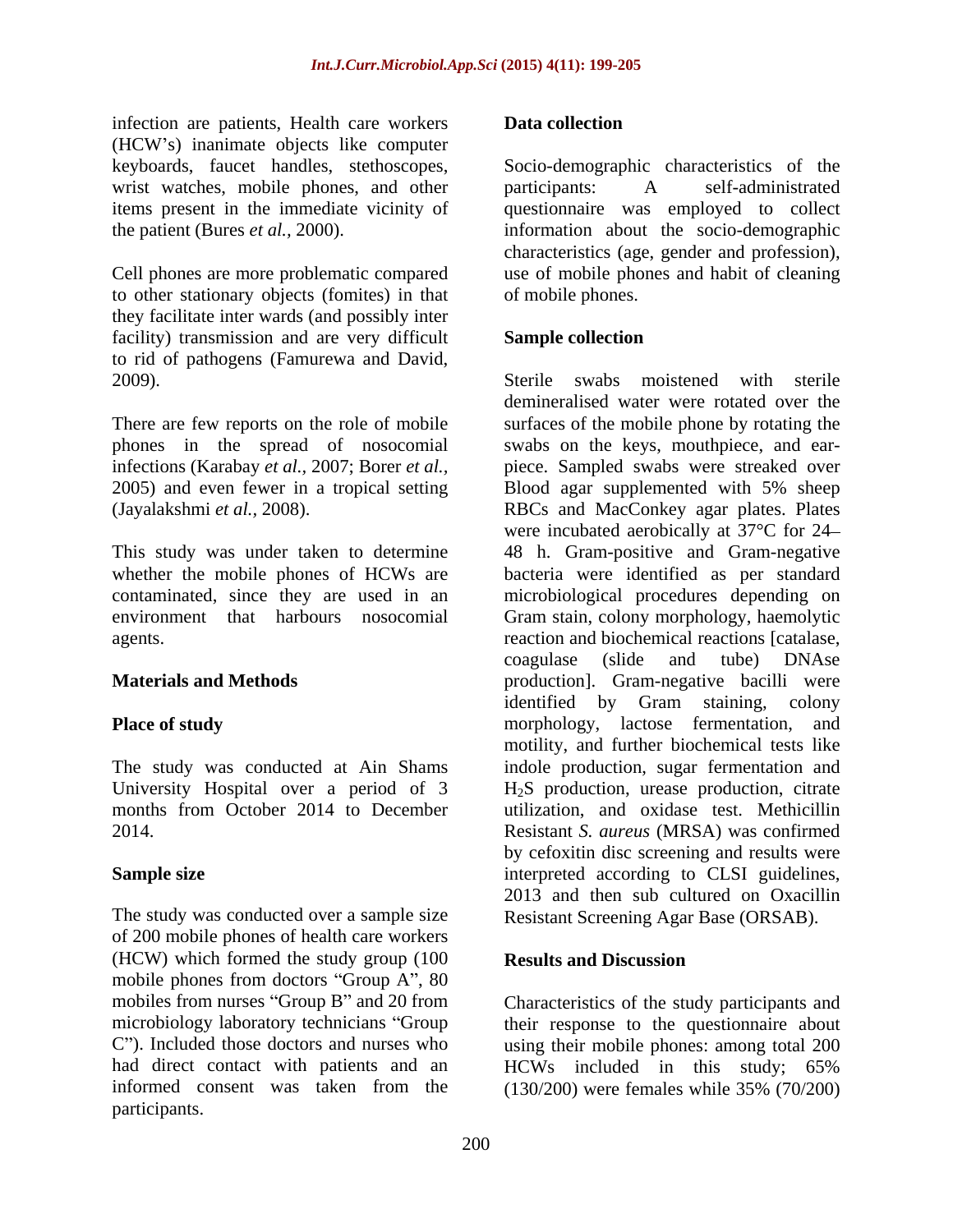were males. Their age range was 26–55 years with mean  $(\pm$  SD) was  $33.1 \pm 5.3$ . Professionally majority of them were serve as a reservoir of infection (Angadi *et* doctors  $(100/200, 50\%)$ . The response given *al.*, 2014). by the participants regarding the use of Accordingly 95.5%, 94% and 62% of the centre, at home and while attending patients care workers mobile phones were think that their phones may carry bacteria. study had used mobile phones for a reported a contamination rate of 70% of have been using mobile phones for 4-6

(7.5%). Coagulase negative *Staphylococci* (CONS) the most frequently encountered bacterial agent (72/ 185, 39%) was isolated Coagulase negative staphylococci may cause from the mobile phones of 42.3%, 32%, a variety of device related (catheter blood 53.3% of groups A, B and C respectively. stream infections, central nervous system While MRSA was the second bacterial agent recovered (54/185, 29%) from the mobile phones of 32.6%, 27%, 20% of groups A, B and C, respectively. *Acinetobacter sp., E.* and urinary tract infections) (Rogers *et al., coli* and *Candida albicans* were isolated from  $14\%$ , 7% and 6% of groups' A, B and C mobile phones respectively (Figure 1) In our study (CONS) was the Cable 2).

Mobile phones have become an essential observed that Coagulase negative theatres and Intensive care units. If proper being the only species isolated from mobile

infection control practices especially hand hygiene are not followed these devices can *al.,* 2014).

mobile phones are summarized in table 1. In our study 92.5%of the mobile phones participants use mobile phones in the health (2009) reported that 94.5% of 200 health respectively. While 96.5 % had never contaminated with various microorganisms, disinfected their phones and 85.5 % don't including nosocomial pathogens, in a study The health care workers participated in this Lankan study, Gunasekara *et al.* (2009) has minimum of 8 months and a maximum of 7 mobile phones of anaesthetists working in years. Majority of them (150/200, 75%) the operation theatres. Other studies in India years. 72 and 95% of the mobile phones by Datta Among the collected 200 samples, respectively.Other studies across the globe 185(92.5%) samples were contaminated have reported contamination of the mobile while 15 samples (7.5%) were free from phonesas a study conducted in Queen aerobic bacterial growth. Group A showed Elizabeth hospital in Barbados, West Indies, contamination in 92 cases (46%), Group B over 40% of mobile phones of 266 medical in 78 cases (39%) while Group C in 15 cases staff and students were culture positive were contaminated, similarly Ulger *et al.* care workers mobile phones were conducted in New York and Israel. In a Sri reported a contamination rate of 70% of have reported the presence of organisms in *et al.* (2009) and Tambekar *et al.* (2008), Ramesh *et al.* (2008).

> shunt infections and cardiac devices infections) and non-device related infections (endocarditis, osteomyelitis, endophthalmitis 2009).

(Table 2). frequently encountered bacterial agent commodity in man's day-to-day life. Mobile Staphylococci isolated from mobiles were phones account for more than 88% of all (48%) this difference might be due to telecom users. It is carried by the doctors difference in sample sizes. We observed that during visits to the hospital and is MRSA was the second bacterial agent extensively used within the hospital recovered from (29%). Also Angadi *et al.* premises including areas like Operation (2014) reported that *Staphylococcus aureus* In our study (CONS) was the most (39%) while Srikantha *et al.* (2010) observed that Coagulase negative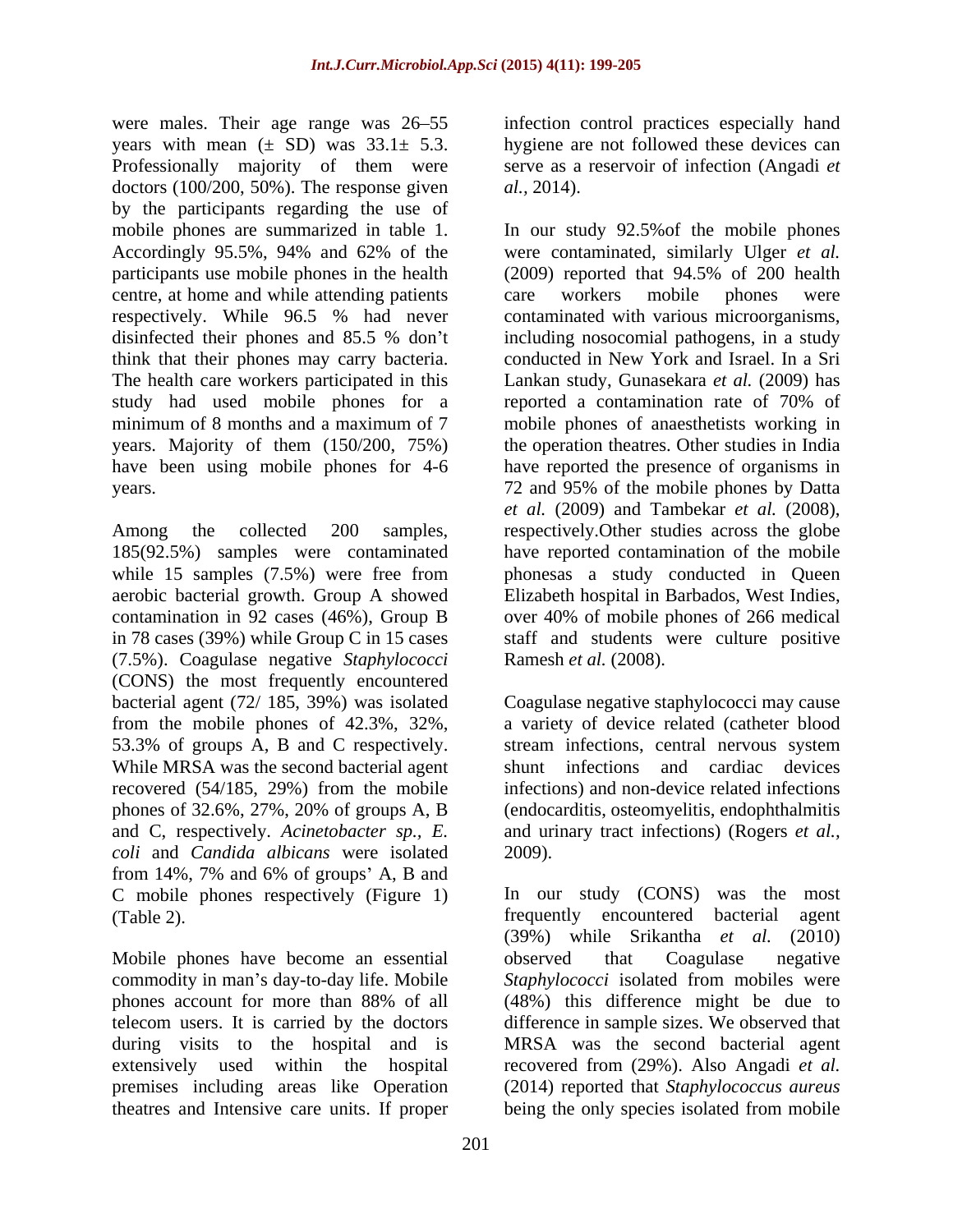swabs 53.3% of them were resistant to phones were *S. aureus, Escherichia coli,* 

In our study *Acinetobacter* spp., *E. coli* and *Candida albicans* were isolated from 14%, 7% and 6% mobile phones respectively. In only in 10% of their staff who were sampled other studies, though *Staphylococcus* spp for once. Tagoe *et al.* (2011) observed that were the predominant species, Gram negative bacteria like *E. coli, Klebsiella Bacillus cereus* being the highest followed *spp., Pseudomonas spp, Acinetobacter* by *Proteus mirabilis*, coagulase negative which also can cause hospital acquired *Staphylococci* and the least organisms infections were also isolated from the sampled were *Citrobacter spp.* and *Shigella* mobile phones (Patiland Pawar, 2012). Srikantha *et al.* (2010) reported that commonly isolated pathogens from mobile

methicillin. *Pseudomonas aeruginosa, Acinetobacter spp.* and *Klebsiella pneumoniae*. Borer *et al.* (2005) observed that there were contaminations of hands and mobile phones bacterial isolates from cell phones were spp.

**Table.1** Participants' response for questions related to the use of mobile phones

| Question                                               | Yes         | N <sub>0</sub> |
|--------------------------------------------------------|-------------|----------------|
|                                                        | N(%         | N(%            |
| Do you use your cell phone in the health centre?       | 191(95.5%)  | 9(4.5%)        |
| Do you use the same cell phone at home?                | 188 (94%)   | $12(6\%)$      |
| Do you answer phone calls while attending patients?    | 124 (62%)   | 76 (38%)       |
| Have you ever disinfected your cell phone?             | 7(3.5%)     | $193(96.5\%)$  |
| Do you wash your hands before attending your patients? | 157 (78.5%) | 43(21.5%)      |
| Do you think cell phones can carry bacteria?           | 29 (14.5%)  | $171(85.5\%)$  |
| Do your families use your cell phone at home?          | 57 (28.5%)  | 143 (71.5%)    |

**Table.2** Bacterial agents identified in the study

|                                                                              | $\sim$                 |                                      |           | Bacterial agent isolated            |                   |            |                                |                           |      |
|------------------------------------------------------------------------------|------------------------|--------------------------------------|-----------|-------------------------------------|-------------------|------------|--------------------------------|---------------------------|------|
|                                                                              | $\mathbf{e}$ a<br>`ಕ ಕ |                                      |           | $\ddot{m}$<br>$\tilde{\phantom{a}}$ |                   |            | ະ ສ⊩                           | $\sim$ $\sim$<br>$\sigma$ |      |
| $\begin{array}{ c c c c c c c c c } \hline \text{Group A} & 100 \end{array}$ |                        | $\alpha$<br>$\overline{\phantom{a}}$ | $(2.2\%)$ | JV.<br>$(32.6\%)$                   | $(42.3\%)$        | $(7.6\%)$  | $(9.7\%)$ $(3.2\%)$ $(2.2\%)$  |                           |      |
| Group B                                                                      | 180                    | $\sqrt{2}$                           | $(1.2\%)$ | (27%)                               | 25<br>(32%)       | $(7.6\%)$  | $(19.2\%)$ $(7.7\%)$ $(5.1\%)$ |                           |      |
| Group $C$                                                                    | $\Omega$<br>$\angle U$ | $\overline{1}$                       |           | $(20\%)$                            | $(53.3\%)$        |            |                                | $(13.3)$ $(13.3\%)$       |      |
| Total                                                                        | 200                    | 185                                  | $(1.6\%)$ | 54<br>(29%)                         | 70<br>12<br>(39%) | 13<br>(7%) | $\Delta$<br>$(14\%)$           | (6%)                      | (3%) |

\*CONS: Coagulase negative staph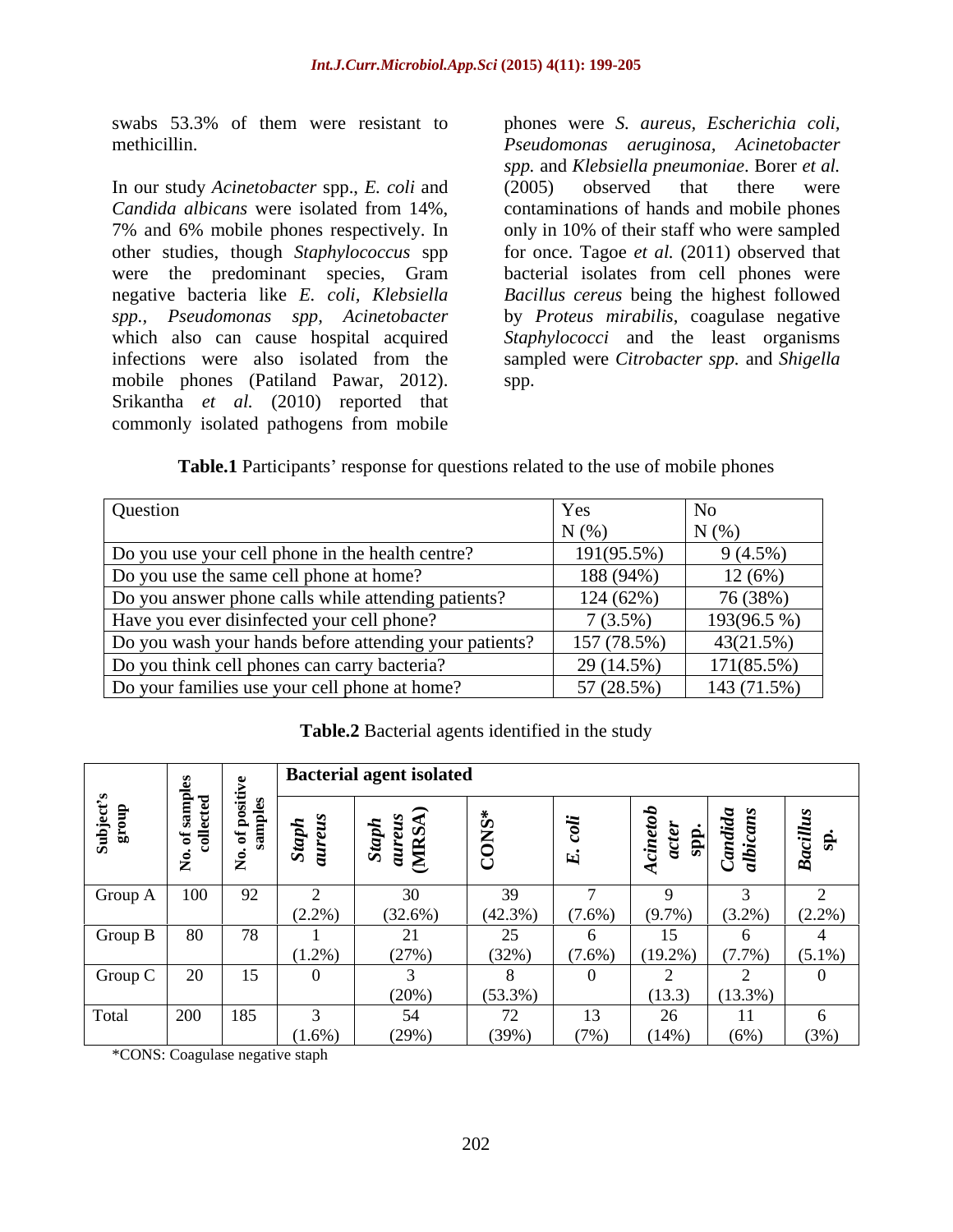

**Figure.1** Isolated microorganisms from all involved groups

phones with disinfectant, While Mark et al.2014 reported that 25% of the individuals between 10 and 20 times, and 9%used their phones more than 20 times a day. It transmission of both hospital and hours along with proper hand hygiene be phones free of contamination (Jayalakshmi

far outweigh the risk of cross-transmission of nosocomial pathogens. Mobile phonesbecome veritable reservoirs of

Analysis of the questionnaire has shown that pathogens in the transmission of hospital only 3.5% of the HCWs wipe mobile phones acquired infections. The prevention of the with disinfectant, 95.5 % Of the HCWs use potential spread of infections through their cell phone in the health centre, and that mobile phones needs strict adherence to 94% use the same cell phone at home. On infection control and precautions such as the other hand Srikantha *et al.* (2010) hand washing (hand-hygiene protocols must analysed questionnaire in his study showing include directions for hand washing before that only 12%of the HCWs wipe mobile and after mobile phone usage) and good potential spread of infections through hygienic practice among the users.

in his study stated they never used their This hospital acquired infectionscould also phones in work, 52% used their phones 10 be reduced through education of microbial times or less in a day, 14% used their phone identification and surveillance to prevent the Intriguingly 25%of individuals questioned community-acquired bacterial diseases. In stated that they never used their phones in the future mobile phones could be produced work. Another study reported that restricted by using protective material against the usage of the mobile phones during working bacterial contamination. Further studies may practices enabled to maintain the mobile sampling of mobile phones, environmental *et al.*, 2008). **Example 2008 possible** sources of contamination. The benefits of a mobile phone to the HCW may help to determine whether the identification and surveillanceto prevent the possibility of phones as transmission of both hospital and be undertaken to target simultaneous surfaces and hands of the HCWs to identify possible sources of contamination. Periodical sampling of the mobile phones may help to determine whether the organisms are transient or resident.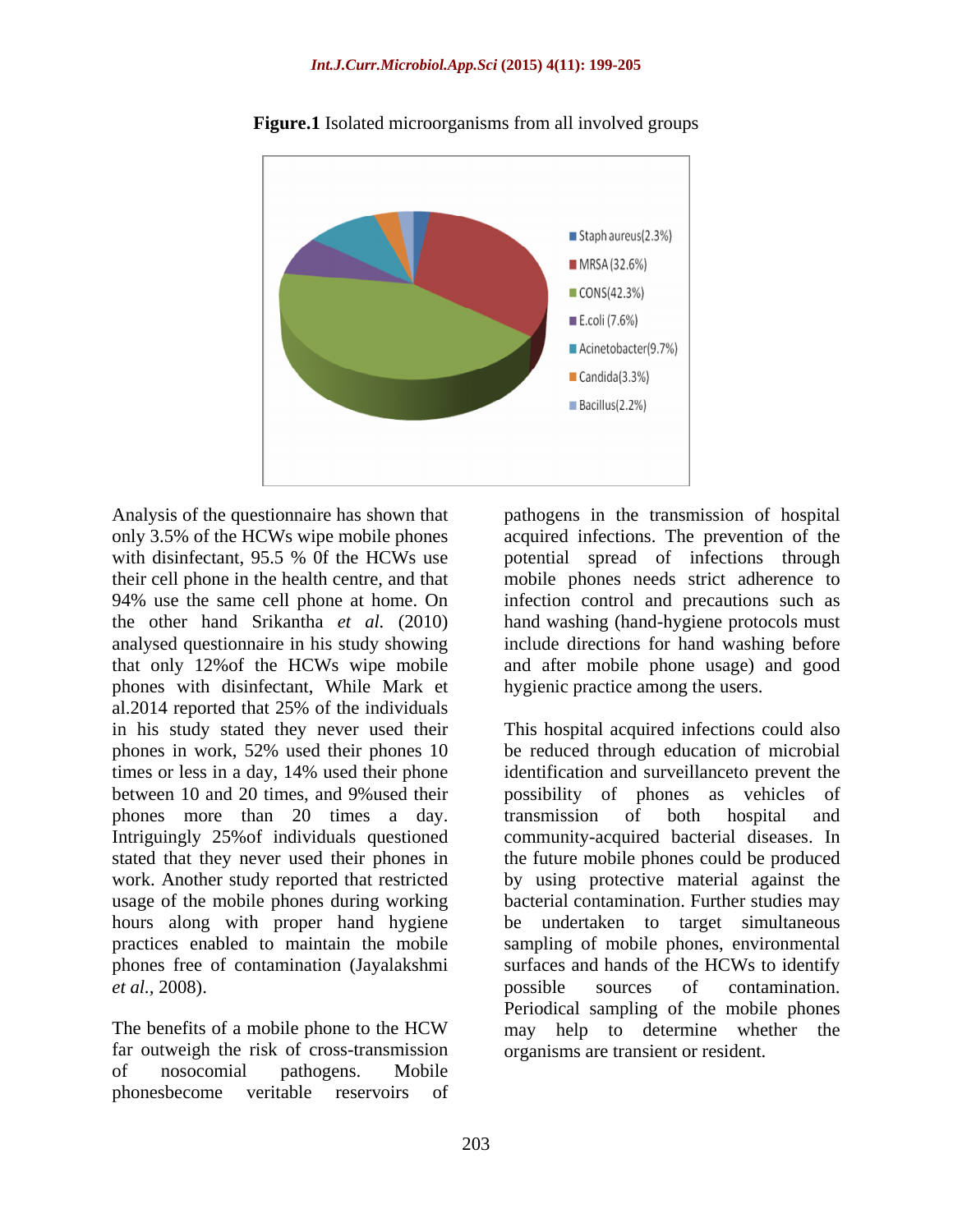The authors are grateful to members of Microbiology, Clinical Pathology and members of Microbiology and Immunology 17: 11–15. Departments, Faculty of Medicine, Ain Jayalakshmi, J., Appalaraju, B., Usha, S. Shams University, for their support and the authorities of the corporate office for permission to carry out this study.

- Angadi, K., Misra, R., Gupta, U., Jadhav, S., Sardar, M. 2014. Study of the role of 628–632.
- 2005. Cell phones and *Acinetobacter*
- Bures, S., Fishbain, J., Uyehara, C.F., Parker, J., Berg, B. 2000. Computer reservoirs of nosocomial pathogens in  $1060-1064$ .
- antimicrobial susceptibility testing: Clinical laboratory standards institute,  $2(33)$ : 4897–4902.
- Datta, P., Rani, H., Chander, J., Gupta, V. 2009. Bacterial contamination of
- Famurewa, O., David, O. 2009. Cell phone:
- Gunasekara, T., Kudavidanage, B., Rogers, K., Fey, P., Rupp, M. 2009. L., Nanayakkara, G., *et al.* 2009.

**Acknowledgments** Bacterial contamination of anesthetist hands Personal mobile phones and wrist watches used during Theatre sessions. *Sri Lanka J. Anaesthesiol.,* 17: 11–15.

- 2008. Cellphones as reservoirs of nosocomial pathogens. *J. Assoc. Physicians India*, 56: 388-389.
- **Reference** 2009. The potential role of mobile Kabir, O., Audu, D., Olabisi, O., Akitoye, O. phones in the spread of bacterial infections. *J. Infect. Dev. Ctries,* 3(8): 628 632.
- mobile phones in the transmission of Karabay, O., Kocoglu, E., Tahtaci, M. 2007. Hospital acquired infections. *Med. J.* The role of mobile phones inthe DY. Patil. Univ., 7: 435–438. Spread of bacteria associated with Borer, A., Gilad, J., Smolyakov, R. *et al.* nosocomial infections. J. Infect. Dev. nosocomial infections. *J. Infect. Dev. Countries,* 1: 72 73.
	- transmission. *Emerg. Infect. Dis.,* 11: Mark, D., Leonard, C., Breen, H., Graydon, 1160 1161. R., O'Gorman, C., Kirk, S. 2014. keyboards and faucet handle as contamination. *Int. J. Clin. Pract.,* 68: Mobile phones in clinical practice: reducing the risk of bacterial 1060–1064.
- the intensive care unit. *Am. J. Infect.* Neelam, S., Anshul, J. 2015. Isolation and Control, 28: 465–471. **antibiotic sensitivity pattern of micro-**Clinical laboratory Standards Institute, 2013. Performance Standard for infections through mobile phones of Seventeenth Informational Department of tertiary care hospital. supplement M100-S17, Vol. 27 No 1. *J. Evidence Based Med. Healthcare,* organism capable of nosocomial health care workers in Obstetric 2(33): 4897 4902.
	- Wayne, IA, USA. Patil, P., Pawar, S. 2012. Nosocomial hazards of doctors mobile phones. *J. Theor. Exp. Biol., 8:* 115–121.
	- mobile phones of health care workers. Ramesh, J., Carter, A., Campbell, M., *Indian J. Med. Microbiol.,* 27: 279 Gibbons, N., Powlett, C., Moseley, 81. H., Levis, D., Carter, T. 2008. Use of A medium of transmission of bacterial pathogens. *World Rural* evidence for both benefit and harm. *J. Observations,* 1(2): 69–72. *Hospt. Infect.,* 70: 160–165. mobile phones by medical staff at Queen Elizabeth Hospital Barbados:
	- Peelawattage, M., Meedin, F., Guruge Coagulase- negative Staphylococcal